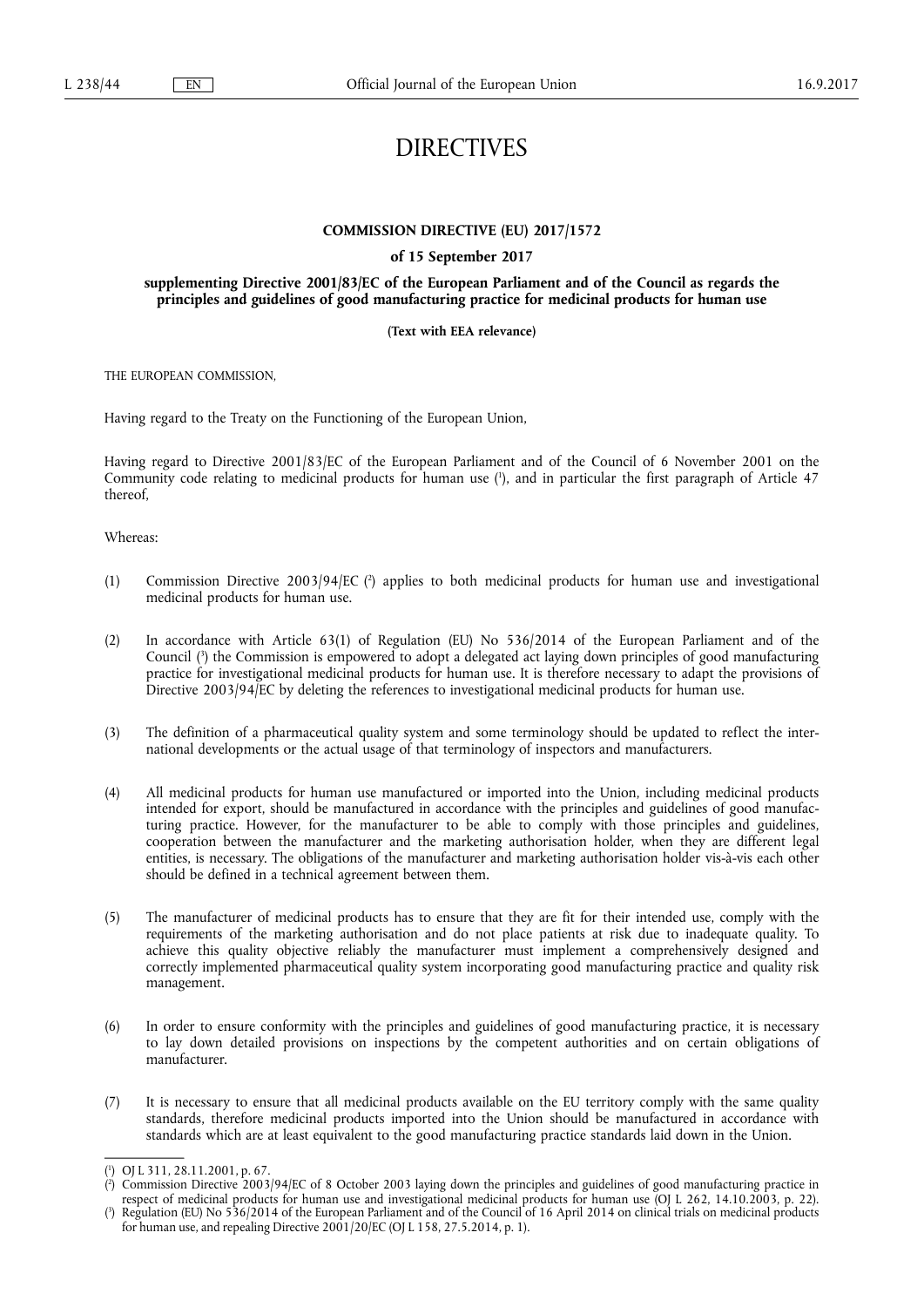- (8) In order to ensure the consistent application of the principles of good manufacturing practice, manufacturers of medicinal products for human use and inspectors should consider the guidelines referred to in the second paragraph of Article 47 of Directive 2001/83/EC. However, for advanced therapy medicinal products, the guideline referred in Article 5 of Regulation (EC) No 1394/2007 ( 1 ) should be applied. Principles and guidelines of good manufacturing practice for medicinal products for human use should be set out in relation to quality management, personnel, premises and equipment, documentation, production, quality control, outsourced operations, complaints, product recall, and self-inspections. As regards the advanced therapy medicinal products those principles and guidelines should be adapted to the specific characteristic of those products in accordance with the risk-based approach.
- (9) Since many of the provisions of Directive 2003/94/EC need to be adjusted, for the sake of clarity, that Directive should be repealed.
- (10) The measures provided for in this Directive are in accordance with the opinion of the Standing Committee for Medicinal Products for Human Use,

HAS ADOPTED THIS DIRECTIVE:

### *Article 1*

# **Subject-matter**

This Directive lays down the principles and guidelines of good manufacturing practice in respect of medicinal products for human use whose manufacture or import requires the authorisation referred to in Article 40 of Directive 2001/83/EC.

#### *Article 2*

#### **Definitions**

For the purposes of this Directive, the following definitions shall apply:

- (1) 'manufacturer' means any person engaged in activities for which the authorisation referred to in Article 40(1) and (3) of Directive 2001/83/EC is required;
- (2) 'pharmaceutical quality system' means the total sum of the organised arrangements made with the objective of ensuring that medicinal products are of the quality required for their intended use;
- (3) 'good manufacturing practice' means the part of the quality assurance which ensures that medicinal products are consistently produced, imported and controlled in accordance with the quality standards appropriate to their intended use.

# *Article 3*

# **Inspections**

1. By means of the repeated inspections referred to in Article 111(1a) of Directive 2001/83/EC, the Member States shall ensure that manufacturers authorised in accordance with Article 40(1) and (3) of Directive 2001/83/EC respect the principles and guidelines of good manufacturing practice laid down by this Directive.

Member States shall also take into account the compilation, published by the Commission, of Union procedures on inspections and exchange of information.

2. For the interpretation of the principles and guidelines of good manufacturing practice, manufacturers and the competent authorities shall take into account the detailed guidelines referred to in the second paragraph of Article 47 of Directive 2001/83/EC. In the case of advanced therapy medicinal products, the guidelines on good manufacturing practice specific to advanced therapy medicinal products referred to in Article 5 of Regulation (EC) No 1394/2007 on advanced therapy medicinal products shall be taken into account.

<sup>(</sup> 1 ) Regulation (EC) No 1394/2007 of the European Parliament and of the Council of 13 November 2007 on advanced therapy medicinal products and amending Directive 2001/83/EC and Regulation (EC) No 726/2004 (OJ L 324, 10.12.2007, p. 121).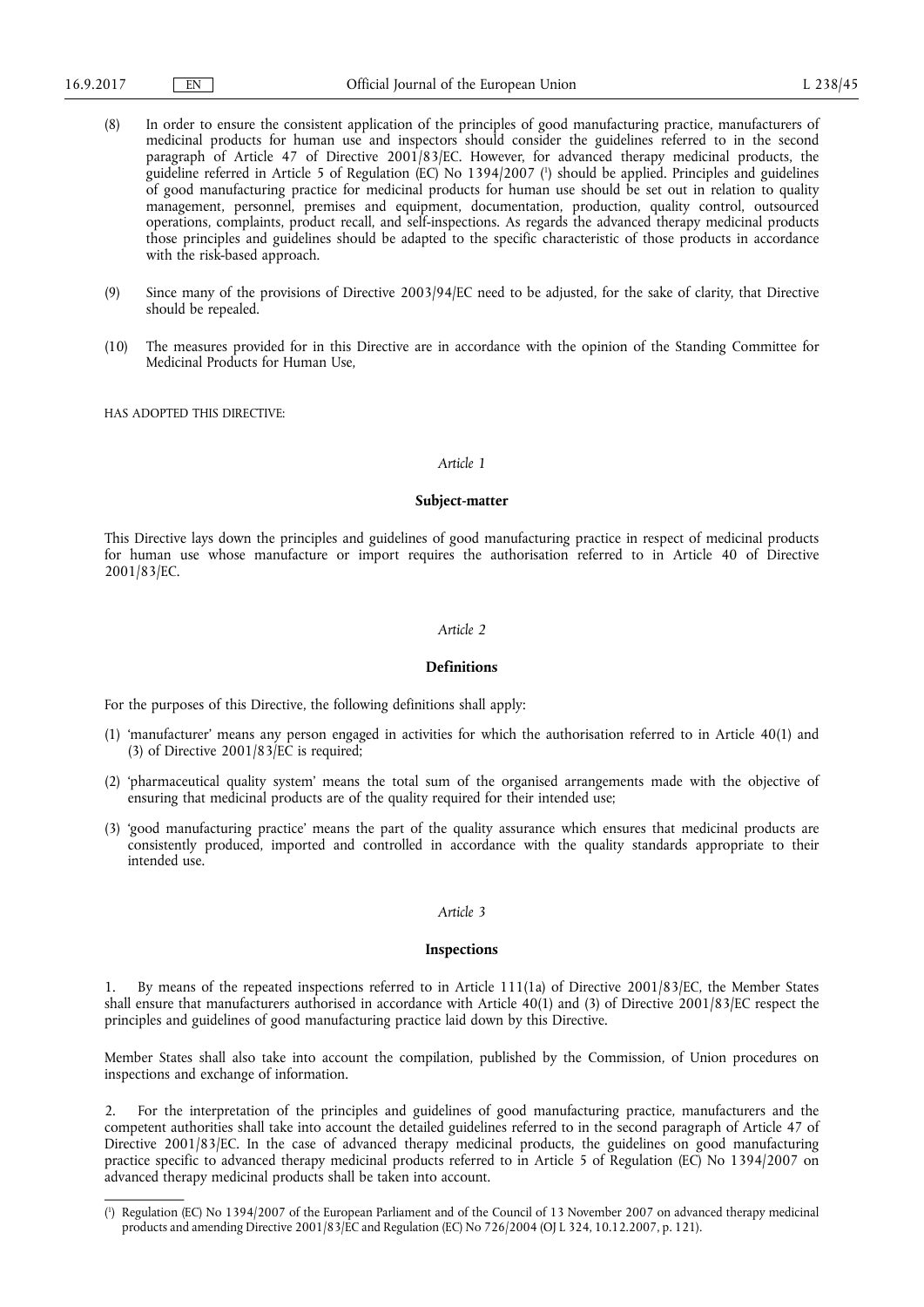3. Member States shall establish and implement in their inspectorates a properly designed quality system that shall be complied with by inspectorates' personnel and management. The quality system shall be updated as appropriate.

# *Article 4*

# **Conformity with good manufacturing practice**

1. The Member States shall ensure that the manufacturing operations are carried out by manufacturers in accordance with good manufacturing practice and with the manufacturing authorisation. This provision shall also apply to medicinal products intended only for export.

2. For medicinal products imported from third countries, the Member States shall ensure that the products have been manufactured in accordance with standards which are at least equivalent to the good manufacturing practice standards laid down in the Union and that such products have been manufactured by manufacturers duly authorised to do so.

# *Article 5*

#### **Compliance with marketing authorisation**

1. The Member States shall ensure that all manufacturing or import operations for medicinal products subject to a marketing authorisation are carried out by manufacturers in accordance with the information provided in the application for that marketing authorisation.

2. The Member States shall oblige the manufacturer to regularly review his manufacturing methods in light of scientific and technical progress.

If a variation to the marketing authorisation dossier is necessary, the variation shall take place by the arrangements established in accordance with Article 23b of Directive 2001/83/EC.

# *Article 6*

## **Pharmaceutical quality system**

The Member States shall ensure that the manufacturers establish, implement and maintain an effective pharmaceutical quality system, involving the active participation of the senior management and the personnel of the different departments.

# *Article 7*

### **Personnel**

1. The manufacturer shall be obliged to have at each manufacturing or import site a sufficient number of competent and appropriately qualified personnel at his disposal to achieve the objective of the pharmaceutical quality system.

2. The duties of the managerial and supervisory staff, including the qualified persons referred to in Article 48 of Directive 2001/83/EC, responsible for implementing and operating good manufacturing practice, shall be defined in job descriptions. Their hierarchical relationships shall be defined in an organisation chart. Organisation charts and job descriptions shall be approved in accordance with the manufacturer's internal procedures.

3. The staff referred to in paragraph 2 shall be given sufficient authority to discharge their responsibility correctly.

The personnel shall receive initial and ongoing training, the effectiveness of which shall be verified, covering in particular the theory and application of the concept of quality assurance and good manufacturing practice.

Hygiene programmes adapted to the activities to be carried out shall be established and observed. These programmes shall, in particular, include procedures relating to health, hygiene practice and clothing of personnel.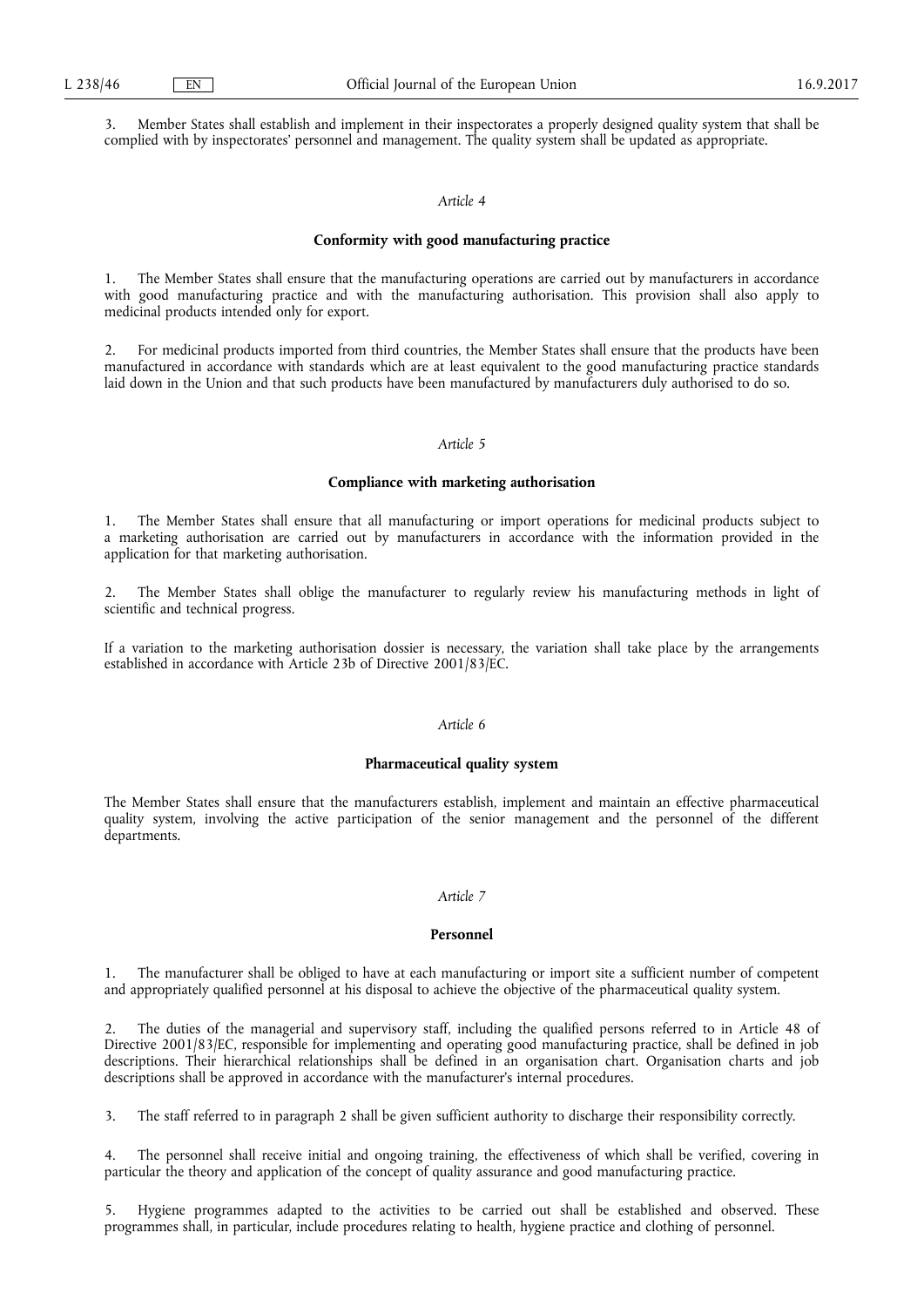#### *Article 8*

# **Premises and equipment**

1. As regards the premises and manufacturing equipment the manufacturer shall be obliged to ensure that they are located, designed, constructed, adapted and maintained to suit the intended operations.

2. The Member States shall require that the premises and manufacturing equipment are laid out, designed and operated in such a way as to minimise the risk of error and to permit effective cleaning and maintenance in order to avoid contamination, cross contamination and, in general, any adverse effect on the quality of the product.

3. Premises and equipment to be used for manufacturing or import operations, which are critical to the quality of the products, shall be subjected to appropriate qualification and validation.

### *Article 9*

#### **Documentation**

1. The manufacturer shall be obliged to establish and maintain a documentation system based upon specifications, manufacturing formulae and processing and packaging instructions, procedures and records covering the various manufacturing operations performed. The documentation system shall ensure data quality and integrity. Documents shall be clear, free from error and kept up to date. Pre-established procedures for general manufacturing operations and conditions shall be kept available, together with specific documents for the manufacture of each batch. That set of documents shall enable the history of the manufacture of each batch to be traced.

The manufacturer shall be required to retain the batch documentation for at least 1 year after the expiry date of the batches to which it relates or at least 5 years after the certification referred to in Article 51(3) of Directive 2001/83/EC, whichever is the longer period.

2. When electronic, photographic or other data processing systems are used instead of written documents, the manufacturer shall be required to first validate the systems by showing that the data will be appropriately stored during the anticipated period of storage. Data stored by those systems shall be made readily available in legible form and shall be provided to the competent authorities upon request. The electronically stored data shall be protected, by techniques such as duplication or back-up and transfer to another storage system, against unlawful access, loss or damage of data, and audit trails shall be maintained.

#### *Article 10*

## **Production**

1. The Member States shall ensure that the manufacturers carry out the different production operations in accordance with pre-established instructions and procedures and in accordance with good manufacturing practice. Adequate and sufficient resources shall be made available by the manufacturer for the in-process controls. All process deviations and product defects shall be documented and thoroughly investigated.

2. The manufacturers shall be required to take appropriate technical and organisational measures to avoid cross contamination and mix-ups.

Any new manufacturing or important modification of a manufacturing process of a medicinal product shall be validated. Critical phases of manufacturing processes shall be regularly revalidated.

# *Article 11*

#### **Quality control**

1. The manufacturer shall be obliged to establish and maintain a quality control system placed under the authority of a person who has the requisite qualifications and is independent of production.

That person shall have at his disposal, or shall have access to, one or more quality control laboratories appropriately staffed and equipped to carry out the necessary examination and testing of starting materials and packaging materials and the testing of intermediate and finished medicinal products.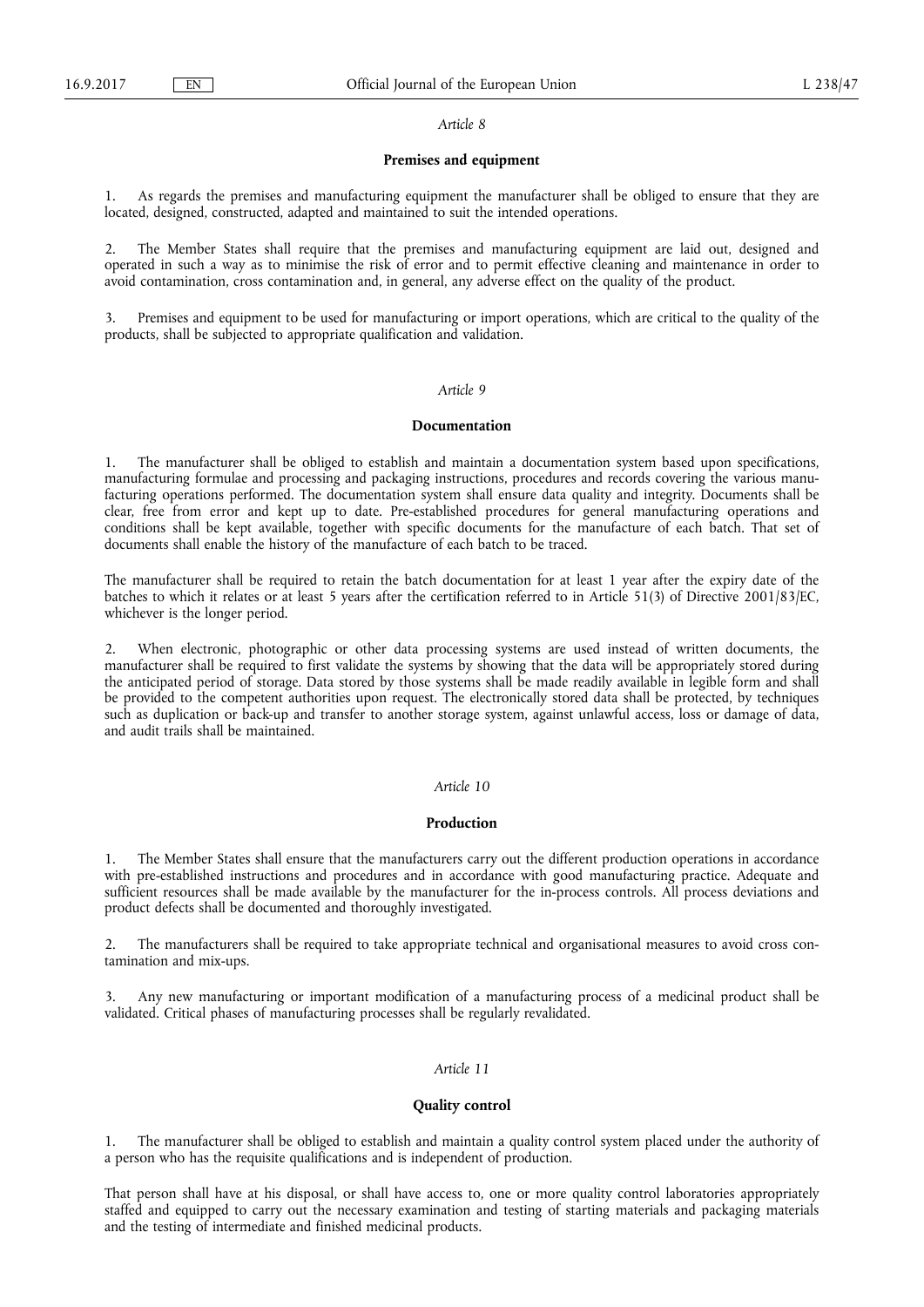2. For medicinal products, including those imported from third countries, contract laboratories may be used if authorised in accordance with Article 12 of this Directive and point (b) of Article 20 of Directive 2001/83/EC.

3. During the final control of the finished medicinal product before its release for sale or distribution, the quality control system shall take into account, in addition to analytical results, essential information such as the production conditions, the results of in-process controls, the examination of the manufacturing documents and the conformity of the product to its specifications, including the final finished pack.

4. Samples of each batch of finished medicinal product shall be retained for at least 1 year after the expiry date.

Samples of starting materials, other than solvents, gases or water, used in the manufacturing process shall be retained for at least 2 years after the release of the product. That period may be shortened if the period of stability of the material, as indicated in the relevant specification, is shorter. All those samples shall be maintained at the disposal of the competent authorities.

Other conditions may be defined, by agreement with the competent authority, for the sampling and retaining of starting materials and certain products manufactured individually or in small quantities, or when their storage could raise special problems.

### *Article 12*

#### **Outsourced operations**

1. The Member States shall require that any manufacturing or import operation or operation linked thereto which is outsourced is the subject of a written contract.

2. The contract shall clearly define the responsibilities of each party and shall define, in particular, the observance of good manufacturing practice to be followed by the contract-acceptor and the manner in which the qualified person referred to in Article 48 of Directive 2001/83/EC responsible for certifying each batch is to discharge his responsibilities.

3. The contract-acceptor shall not subcontract any of the work entrusted to him under the contract without written authorisation from the contract-giver.

4. The contract-acceptor shall comply with the principles and guidelines of good manufacturing practice applicable to the operations concerned laid down in the Union and shall submit to inspections carried out by competent authorities pursuant to Article 111 of Directive 2001/83/EC.

# *Article 13*

# **Complaints and product recall**

1. The Member States shall ensure that manufacturers implement a system for recording and reviewing complaints together with an effective system for recalling, promptly and at any time, medicinal products in the distribution network. Any complaint concerning a defect shall be recorded and investigated by the manufacturer. The manufacturer shall be required to inform the competent authority and, if applicable, the marketing authorisation holder of any defect that could result in a recall or an abnormal restriction on supply and, in so far as possible, indicate the countries of destination.

2. Any recall shall be made in accordance with the requirements referred to in Article 123 of Directive 2001/83/EC.

# *Article 14*

# **Self-inspection**

The manufacturer shall be required to conduct repeated self-inspections as part of the pharmaceutical quality system in order to monitor the implementation and respect of good manufacturing practice and to propose any necessary corrective measures and/or preventive actions. Records shall be maintained of such self-inspections and any corrective actions subsequently taken.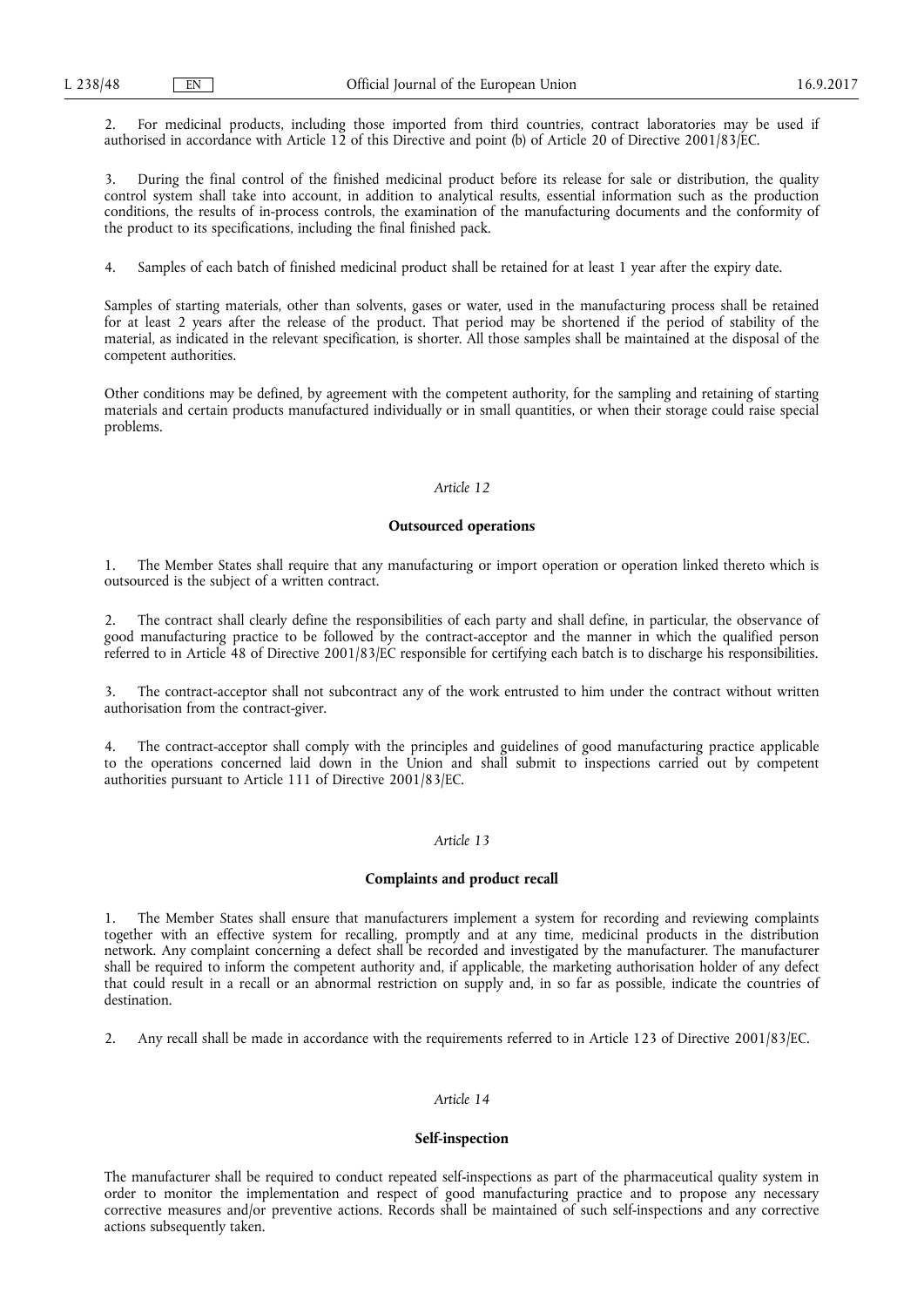#### *Article 15*

# **Repeal of Directive 2003/94/EC**

Directive 2003/94/EC is repealed with effect from 6 months after the date of publication in the *Official Journal of the European Union* of the notice referred to in Article 82(3) of Regulation (EU) No 536/2014 or 1 April 2018, whichever is the later.

References to the repealed Directive shall be construed as references to this Directive and to Commission Delegated Regulation (EU) 2017/1569 (<sup>1</sup>) and read in accordance with the correlation table in the Annex.

#### *Article 16*

#### **Transposition**

Member States shall adopt and publish, by 31 March 2018 at the latest, the laws, regulations and administrative provisions necessary to comply with this Directive. They shall forthwith communicate to the Commission the text of those provisions.

They shall apply those provisions from 6 months after the date of publication in the *Official Journal of the European Union* of the notice referred to in Article 82(3) of Regulation (EU) No 536/2014 or 1 April 2018, whichever is the later.

When Member States adopt those provisions, they shall contain a reference to this Directive or be accompanied by such a reference on the occasion of their official publication. Member States shall determine how such reference is to be made.

2. Member States shall communicate to the Commission the text of the main provisions of national law which they adopt in the field covered by this Directive.

# *Article 17*

# **Entry into force**

This Directive shall enter into force on the twentieth day following that of its publication in the *Official Journal of the European Union*.

### *Article 18*

# **Addressees**

This Directive is addressed to the Member States.

Done at Brussels, 15 September 2017.

*For the Commission The President*  Jean-Claude JUNCKER

<sup>(</sup> 1 ) Commission Delegated Regulation (EU) 2017/1569 of 23 May 2017 supplementing Regulation (EU) No 536/2014 of the European Parliament and of the Council by specifying principles of and the guidelines for good manufacturing practice for investigational medicinal products for human use and arrangements for inspections (see page 12 of this Official Journal).